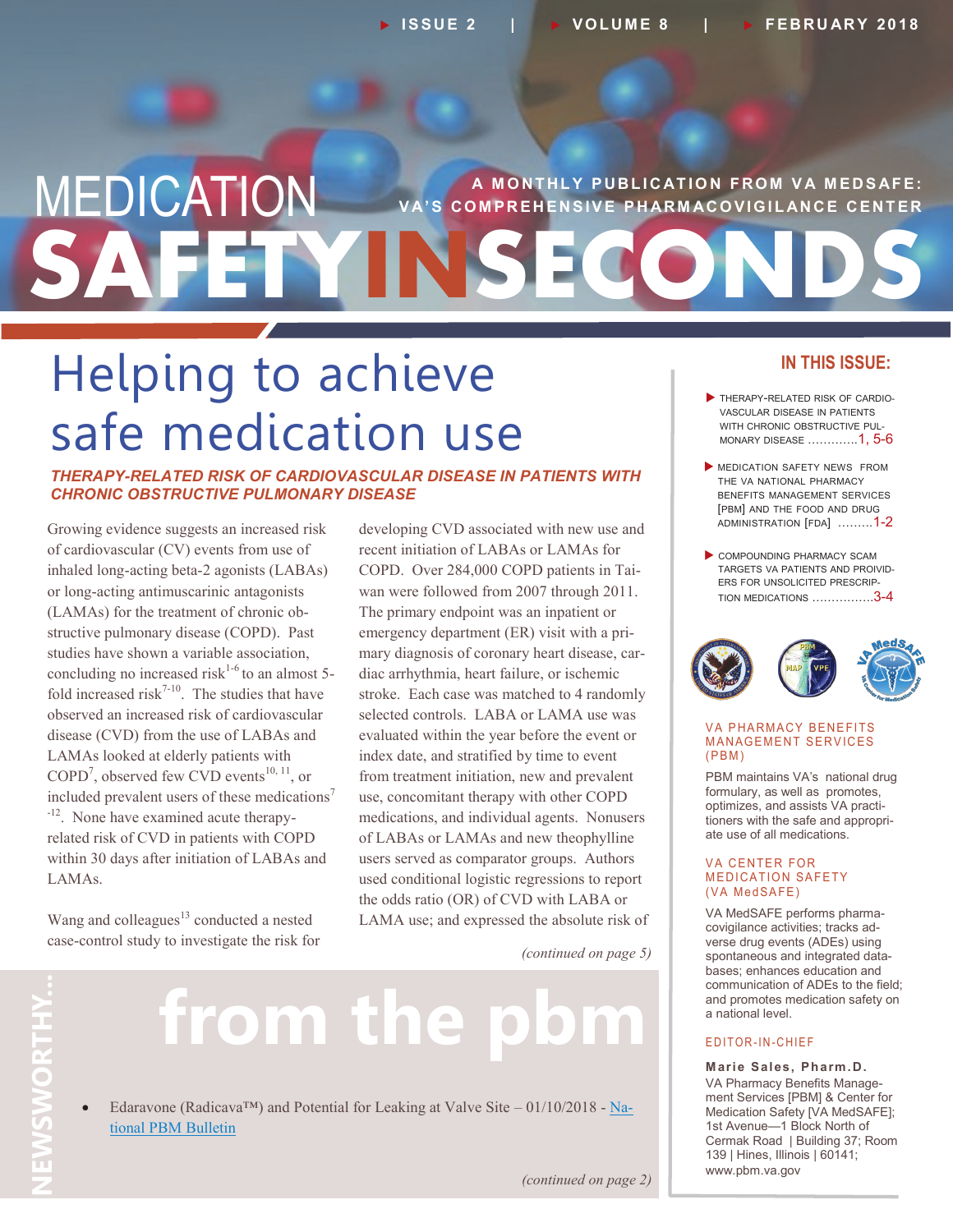### **from the fda GASTROENTEROLOGY**

*(continued from page 1)*

FDA limits packaging for anti-[diarrhea medicine Loperamide \(Imodium\) to encourage safe use](https://www.fda.gov/Drugs/DrugSafety/ucm594232.htm) 1/30/2018

FDA continues to receive reports of serious heart problems and deaths with higher than recommended doses of loperamide, mostly due to intentional misuse or abuse, despite addition of a warning to the medicine label and a previous safety alert. Loperamide is FDA-approved to help control symptoms of diarrhea, with a maximum approved daily dose for adults of 8 mg per day for OTC use and 16 mg per day for prescription use. Loperamide works at the level of the opioid receptors in the gut to decrease intestinal activity and frequency of bowel movements. Using doses greater than recommended, either intentionally or unintentionally, can lead to serious cardiac adverse events, such as QT interval prolongation, Torsades de Pointes, other ventricular arrhythmias, syncope, and cardiac arrest. If loperamide toxicity is suspected, promptly discontinue the drug and start necessary therapy. FDA is working with manufacturers to limit the number of doses in a package via blister packs or other single dose packaging.

#### **PULMONOLOGY**

[FDA requires labeling changes for prescription opioid cough and cold medicines to limit their use to adults 18 years](https://www.fda.gov/Drugs/DrugSafety/ucm590435.htm)  [and older](https://www.fda.gov/Drugs/DrugSafety/ucm590435.htm)

#### 1/11/2018

FDA requires safety labeling changes for prescription cough and cold medicines containing codeine or hydrocodone to limit the use of these products to adults 18 years and older because risks of respiratory depression, misuse, abuse, addiction, overdose, and death with these medicines outweigh their benefits in patients younger than 18. FDA will also require the addition of safety information about these risks to the *Boxed Warning* in product labeling. Codeine and hydrocodone are available in combination with other medicines, such as antihistamines and decongestants, in prescription medicines to treat coughs and other symptoms associated with allergies or the common cold (Tables 1 and 2).

| Table 1. List of Prescription Cough and Cold Medicines<br><b>Containing Codeine Active Ingredient(s)</b> | <b>Brand Name(s)</b>    |
|----------------------------------------------------------------------------------------------------------|-------------------------|
| codeine, chlorpheniramine                                                                                | Tuxarin ER, Tuzistra XR |
| codeine, phenylephrine, promethazine                                                                     | Only generics available |
| codeine, promethazine                                                                                    | Only generics available |
| codeine, pseudoephedrine, tripolidine                                                                    | Triacin C               |

| Table 2. List of Prescription Cough and Cold Medicines<br><b>Containing Hydrocodone Active Ingredient(s)</b> | <b>Brand Name(s)</b>         |
|--------------------------------------------------------------------------------------------------------------|------------------------------|
| hydrocodone, guaifenesin                                                                                     | FlowTuss, Obredon            |
| hydrocodone, pseudoephedrine, guaifenesin                                                                    | Hycofenix, Rezira            |
| hydrocodone, chlorpheniramine                                                                                | Tussionex Pennkinetic, Vituz |
| hydrocodone, chlorpheniramine, pseudoephedrine                                                               | Zutripro                     |
| hydrocodone, homatropine                                                                                     | Only generics available      |

FDA recommends further measures to safeguard children under 18 years of age from risks from exposure to prescription cough and cold medicines containing codeine or hydrocodone:

- Notify your child's provider if your child is currently prescribed a cough and cold medicine containing codeine or hydrocodone to discuss alternatives.
- Breastfeeding is not recommended during treatment with opioid cough and cold medicines, because the medicine passes through breast milk and can harm the baby.
- Always lock up medicines and dispose of them properly when no longer needed to keep them from being taken accidentally by children or teenagers or falling into the wrong hands.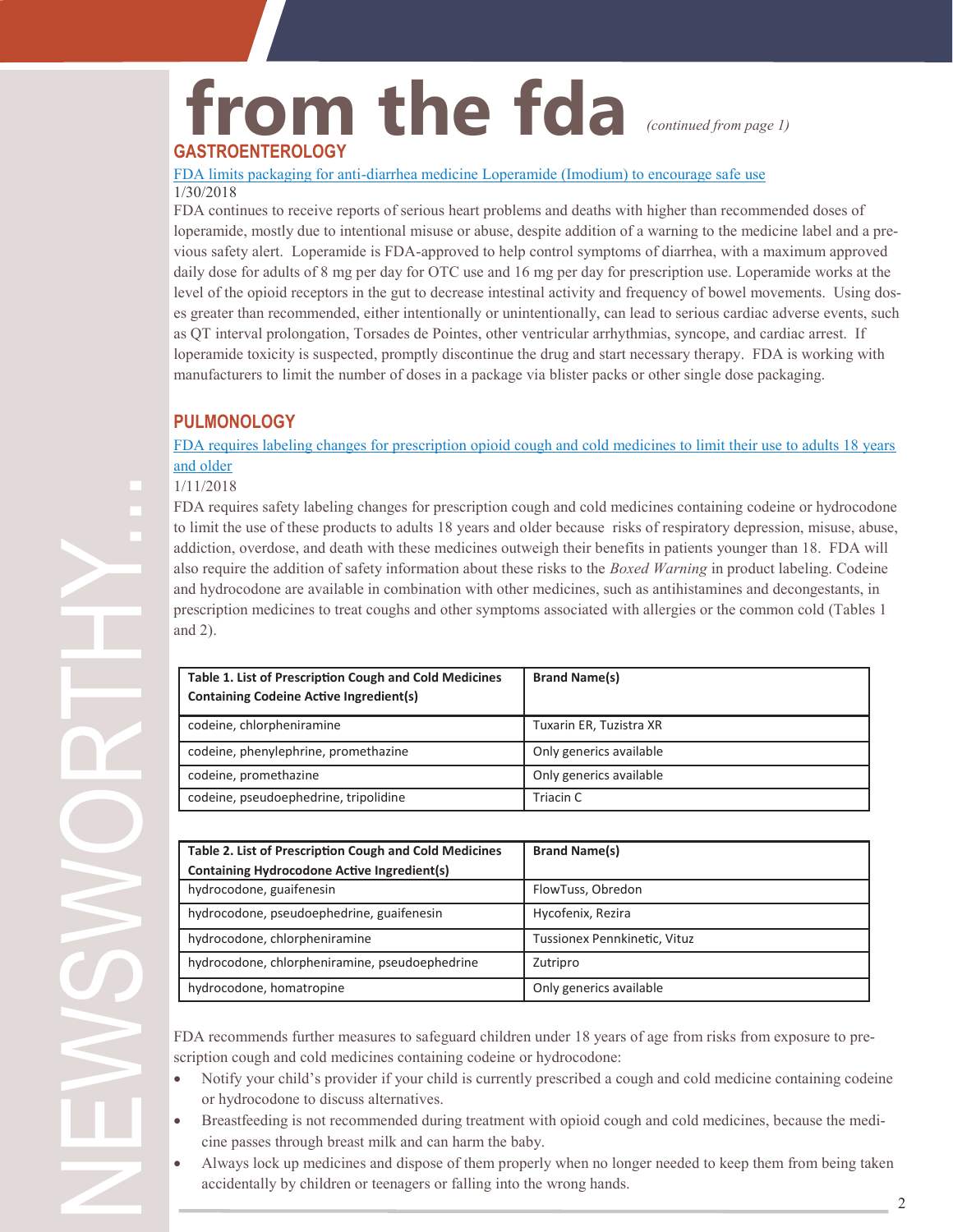### Getting the most from our safety surveillance

#### *COMPOUNDING PHARMACY SCAM TARGETS VA PATIENTS AND PROVIDERS FOR UNSOLICITED PRESCRIPTION MEDICATIONS*

#### *Contributed by: Alicia Sutterfield, Pharm.D., PGY2 Ambulatory Care Resident*

Recent investigations of alleged fraud by compounding pharmacies highlight the need for increased scrutiny. VA patients and providers have been targeted by these schemes, which involve phishing for patient and physician information for unsolicited medical prescriptions in the attempt to make a profit from private and public insurers using unscrupulous billing practices. Reports have been received from multiple sites about compounding pharmacies soliciting topical creams to VA patients and faxing a prescription to VA medical centers needing VA physician signature to be filled outside of VA and billed to Medicare.

#### **Case Report**

A VA physician received a fax from a compounding pharmacy requesting a signature to approve a prescription "pain cream." The faxed prescription was pre-filled with all the necessary information, including the Veteran's personal identifiers. The compounding pharmacy was based out-of-state, so the physician called the Veteran to inquire about the prescription. The Veteran reported he was contacted by the compounding pharmacy and asked for the name of his medical provider in order to receive the "pain cream," to be billed to Medicare at no cost to him. The Veteran stated he did not know how the caller obtained his personal information, and did not request nor want the "pain cream." Additionally, the Veteran informed the caller he did not have any pain. The caller was persistent, and the Veteran stated he reluctantly complied with the caller's request. Next, the physician called the compounding pharmacy for further details, including the dollar amount of the claim to be submitted to Medicare, and the safety and efficacy of the "pain cream." The compounding pharmacy was unwilling to provide this information and referred the physician to their company website. The prescription for the compounded cream was not signed by the physician and a formal complaint was filed with the appropriate State Board of Pharmacy.

At a different site, pharmacy leadership was notified of concerns from a local VA Privacy/FOIA officer, who reported that one of their local CBOCs had been receiving faxed prescription requests from an outside pharmacy, pre-prepared with a Veteran's personal identifying information, seeking the medical provider's signature. When the VA patient was called, the patient reported not knowing anything about it. Pharmacy leadership responded by filing a formal complaint with the local State Board of Pharmacy to initiate an investigation.

ceived a call from an outside pharmacy. The outside pharmacy asked for physician information for a prescription for a topical pain medication that they would then fax to the doctor for signature on behalf of the patient. The pharmacist refused and reported the incident to management.

Another VA physician reported receiving a similar faxed prescription request. In this case, the physician could never make contact with the requesting pharmacy. These scenarios are not unique to the VA, as similar reports of scams involving compounded creams have surfaced nationwide in recent years.

#### **The Compounded Pain Cream Scam**

Reports of scams to submit inflated claims for medically unnecessary compounded creams have increased in the last two years. Since 2015, over a dozen cases nationwide have been reported totaling more than \$100 million in fraudulent reimbursements. Reported cases have involved improper relationships between marketing companies, compounding pharmacies, and willing providers to defraud insurance plans, including TRICARE, Medicare, and Medicaid.

The prescribed "pain cream" formula used was calculated to result in the highest reimbursement rate, reported to be as much as \$21,000 for a one-month supply, most of which was all profit. Pharmacies often used bulk powder ingredients for compounding and submitted false claims that crushed tablets had been used. Some pharmacies even billed for ingredients they did not actually possess. To further maximize profits, "pain cream" prescriptions were often refilled automatically, whether the patient requested it or not. The pharmacy then shared a percentage of its profits with the marketing company and prescribing physicians.

Marketers were tasked with generating more prescriptions in return for monthly commissions. Their tactics included obtaining prescriptions for themselves and family members. In some cases, marketers would volunteer at clinics to obtain patient information, which was then copied to pre-printed prescription forms and signed by the corroborating physician. Patients were often never examined by the prescribing physician or only interviewed briefly over the phone. Marketers would also directly solicit health insurance beneficiaries with cash, food, or entertainment in return for their insurance information and agreement to obtain the compounded "pain cream." The most egregious case recruited TRICARE beneficiaries to participate in a

A separate instance involved a Telecare Pharmacist who re-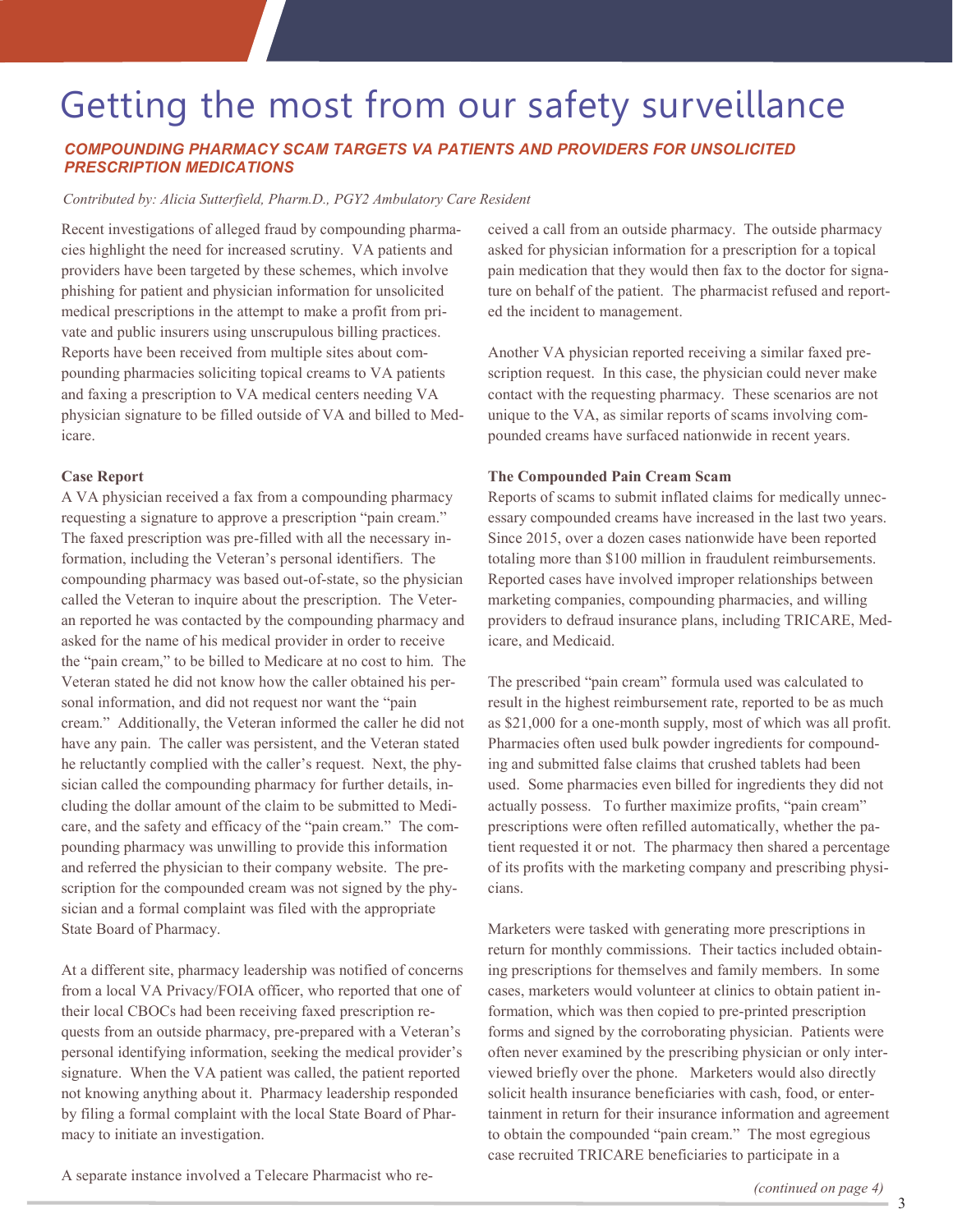### Getting the most from our safety surveillance

#### *COMPOUNDING PHARMACY SCAM TARGETS VA PATIENTS AND PROVIDERS FOR UNSOLICITED PRESCRIPTION MEDICATIONS*

#### *(continued from page 3)*

fictitious medical study to determine the efficacy and safety of the compounded creams. Beneficiaries were paid for their participation from a tax-exempt charity developed to conceal the scam's profits.

#### **Recommendations**

In order to protect against potential fraud and identity theft within the VA health care system in a consistent manner, the following actions are recommended:

- Providers should use caution if contacted to authorize a prescription for a compounded topical medication by a compounding pharmacy or representative.
	- For each patient for whom a physician signature is requested by a compounding pharmacy or representative for a prescription for a compounded medication to be obtained outside of the VA, verify with the patient that an appropriate indication/need exists and whether the patient initiated the pharmacy's request.
	- Contact compounding pharmacy to verify prescription details.
	- Confirm validity of compounding pharmacy and licensure with the appropriate State Board of Pharmacy.
	- If fraud is suspected, document a detailed description of the acts in question (i.e., who contacted the Veteran, whether contact was solicited or unsolicited, and whether the Veteran was offered any form of compensation in return), as well as the contact information of the compounding pharmacy involved and report the incident to:
		- Local Information Security Officer (ISO) and Privacy Officer (PO)
		- Local Chief of Pharmacy Service
		- Submit an Issue Brief to the appropriate VISN, including statement that report has been forwarded to local ISO
		- File a formal compliant with appropriate State Board of Pharmacy
		- File a report with the Office of the Inspector General (OIG), which is involved in a growing number of cases related to compounded drugs. The OIG Hotline accepts tips and complaints from all sources about potential fraud, waste, abuse, and mismanagement of Department of Health and Human Services' programs. Call the Office of the Inspector General at 1-800-HHS-TIPS (1-800-447-

8477). TTY: 1-800-377-4950 or visit [https://](https://oig.hhs.gov/fraud/report-fraud/) [oig.hhs.gov/fraud/report](https://oig.hhs.gov/fraud/report-fraud/)-fraud/.

- Inform impacted patients to:
	- Be wary of unsolicited attempts by any entity, either by phone or in person, to obtain personal health information and personal identifying information so for the purpose of allegedly providing prescribed topical medications (i.e., pain creams).
	- Safeguard personal health information and personal identifying information from any unsolicited requests by a person or group.
	- Refuse delivery of unsolicited medications if received in the mail and from an unrecognized pharmacy service.

#### **Be Vigilant**

Knowledge of clinical phishing scams will help protect providers from perpetuating prescription fraud and contributing to the accompanying losses that strain an already fragile health care system, impacting both health care providers and payers. Within the VA health care system, Veterans may request to have prescriptions filled at a non-VA pharmacy. Per VHA Handbook 1108.05, VA providers are permitted to write prescriptions for Veterans to be filled in private sector pharmacies, upon request by the Veteran in certain circumstances. This mechanism of necessity may facilitate the schemes used by dishonest compounding pharmacies looking to take advantage of the system. Recognizing the common elements involved in the typical compounding prescription scam can help to prevent additional cases of clinical phishing that prey on the information of Veterans and their providers.

#### **REFERENCES:**

- 1. Internal Data.
- 2. Pharmacist Pleads Guilty To Conspiracy To Pay Healthcare Kickbacks. Justice.gov. https://www.justice.gov/usao-mdfl/pr/pharmacist-pleads-guilty -conspiracy-pay-healthcare-kickbacks-0. Published April 26, 2017. Accessed December 20, 2017.
- 3. Ten Additional Defendants Charged in \$100 Million TRICARE Fraud Scheme. Justice.gov. https://www.justice.gov/usao-ndtx/pr/ten-additionaldefendants-charged-100-million-tricare-fraud-scheme. Published October 14, 2016. Accessed December 20, 2017.
- 4. Two Plead Guilty in Multi-Million Dollar Compounding Pharmacy Fraud Scheme. Justice.gov. https://www.justice.gov/usao-sdms/pr/two-pleadguilty-multi-million-dollar-compounding-pharmacy-fraud-scheme. Published July 26, 2017. Accessed December 20, 2017.
- 5. VHA Handbook 1108.05, Outpatient Pharmacy Services. Revised August 1, 2016.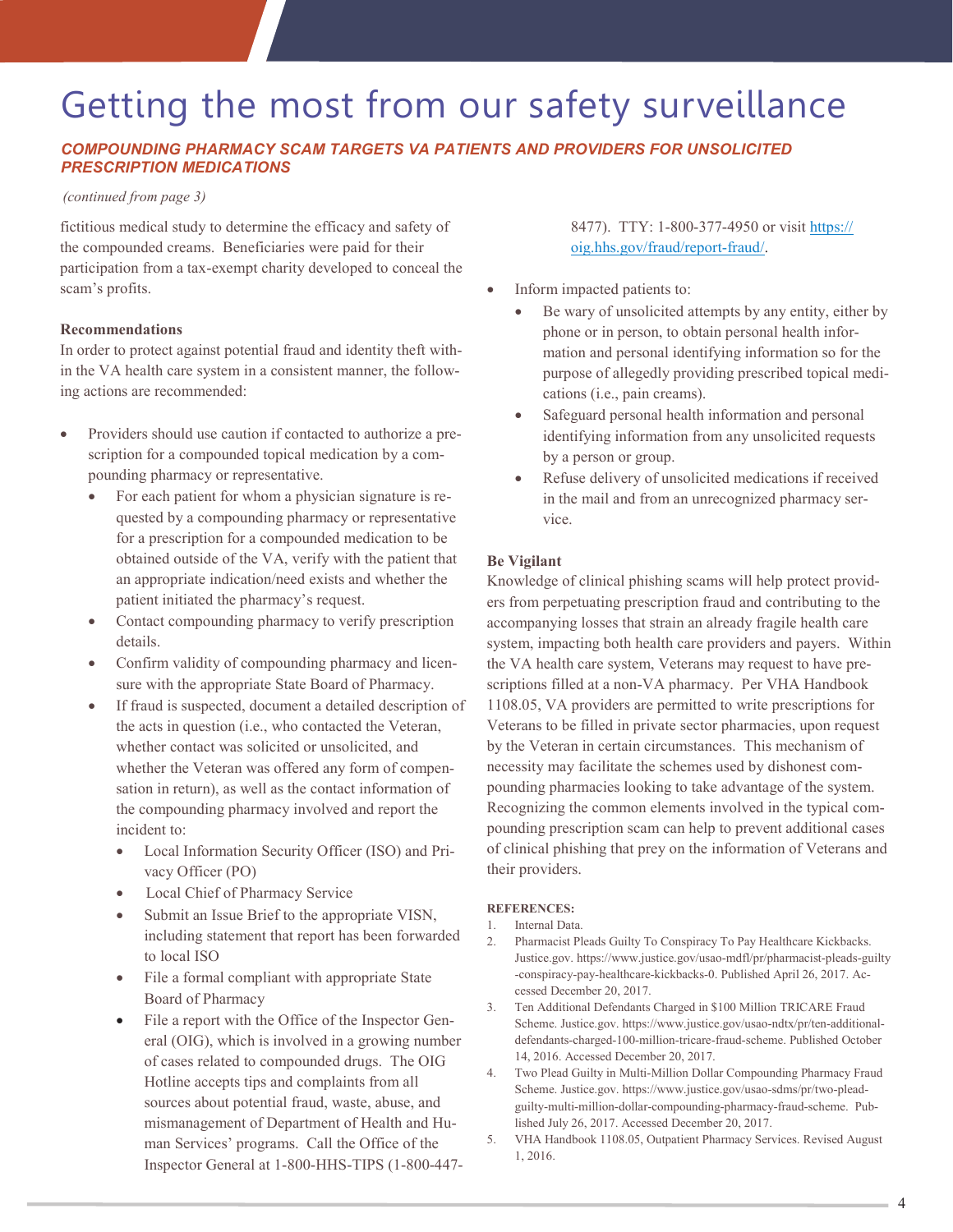### Helping to achieve safe medication use

#### *THERAPY-RELATED RISK OF CARDIOVASCULAR DISEASE IN PATIENTS WITH CHRONIC OBSTRUCTIVE PULMONARY DISEASE*

*(continued from page 1)*

CVD arising from LABA and LAMA treatment as the number needed to harm (NNTH).

Results show that new initiation of LABA treatment was associated with a 1.50-fold (95% CI,1.35-1.67; *P* < .001) increased cardiovascular risk; and new LAMA treatment was associated with a 1.52-fold (95% CI, 1.28-1.80;*P* < .001) increased cardiovascular risk. On the other hand, prevalent LABA or LAMA use yielded a 9% to 12% reduction in risk. There was no difference in the risk of CVD between new LABA use and new LA-MA use  $(P = .93)$ . The CV risks peaked approximately 30 days after new initiation of LABA or LAMA therapy and trended downwards thereafter, dropping below the baseline risk around 71 to 240 days after starting therapy. The increased risk of CVD with either new LABA or LAMA use persisted in the casecrossover analysis and in comparison with new use of theophylline. The risk of CVD remained significant regardless of patients' CV history and COPD exacerbations. One severe CVD event requiring hospitalization or ER care occurred for every 406 (95%CI, 303-580) new LABA users and 391 (95%CI, 254- 725) new LAMA users during the first 30 days of therapy.<sup>13</sup>

As cardiac abnormalities may contribute to the morbidity associated with COPD, better understanding of their potential for development during the initiation of LABA and LAMA treatment can help management strategies and prevent any harmful events. LABA and LAMA use may cause CV events because beta agonists directly stimulate beta receptors while anticholinergics inhibit vagal tone. These effects cause increased sympathetic stimulation on the heart and blood vessels leading to vasoconstriction and ischemia. Similar mechanisms influence the development of tachyarrhythmia. Hypokalemia induced by beta agonists may potentiate arrhythmias, and the accompanying increased heart rate may lend to heart failure. <sup>14-15</sup>

Although the study concludes that new use of inhaled LABAs or LAMAs for COPD management is associated with a 1.5-fold increase in the risk for CVD within 30 days of initiating therapy (regardless of past CVD and history of COPD exacerbations), the authors recognize that the study has limitations $13$ . Additional considerations that call for caution when interpreting the results of this study include:

 As a retrospective database study, only association and not causation can be inferred from the results of this nested-case control study. The observed association between the prescribed LABAs and LAMAs and the occurrence of CVD may have been due to other factors, although the authors

performed multiple analyses to adjust for confounding. It may not be possible to control for all variables that may influence the development of CVD through statistical analysis. In addition, since existing health records were used, not all pertinent risk factors may have been recorded. In this case, smoking was not available, which could affect findings.

- The authors did not account for smoking in the study because the information was not available. Smoking is an important determinant of COPD and CVD. Recurring toxic effects associated with cigarette smoke can lead to abnormal cell repair, oxidative stress, tissue destruction, impaired gas exchange, vascular remodeling, and systemic inflammation, which may have direct effects on cardiopulmonary interactions and cardiac function.
- COPD and CVD commonly coexist due to shared causal factors (i.e., cigarette smoking and sedentary lifestyle) as well as similar pathogenic mechanisms, such as impaired gas exchange and systemic inflammation. The symptoms of dyspnea and chest tightness are common to both COPD and CVD. Uncontrolled dyspnea and chest tightness could occur as a result of worsening COPD or an underlying CV event. It may be possible that cardiac manifestations of an undiagnosed CV issue (i.e., dyspnea) prompted patients with COPD to seek care, but their complaint of shortness of breath was treated as COPD exacerbation instead. Inappropriate diagnosis of these inextricably intertwined conditions may allow CV symptoms to surface, recur, or persist if not addressed regardless of LABA or LAMA exposure.

Clinicians may wish to consider the following based on the study findings $^{13}$ :

- As clinically appropriate, assess and address CV risks or CV disease symptoms before initiating LABAs or LAMAs.
- Advise and/or monitor patients for new CV symptoms, particularly after initiation, in those prescribed LABAs or LA-MAs.

#### **REFERENCES:**

1. Calverley PM, Anderson JA, Celli B, et al; TORCH investigators. Salmeterol and fluticasone propionate and survival in chronic obstructive pulmonary disease. N Engl J Med. 2007; 356(8): 775- 789.

2. Tashkin DP, Celli B, Senn S, et al; UPLIFT Study Investigators. A 4-year trial of tiotropium in chronic obstructive pulmonary disease. N Engl J Med. 2008; 359(15): 1543-1554.

3. Celli B, Decramer M, Leimer I, Vogel U, Kesten S, Tashkin DP. Cardiovascular safety of tiotropium in patients with COPD. Chest. 2010; 137(1): 20-30. 4. Xia N,Wang H, Nie X. Inhaled long-acting β2-agonists do not increase fatal cardiovascular adverse events in COPD: ameta-analysis. PLoS One. 2015; 10(9):